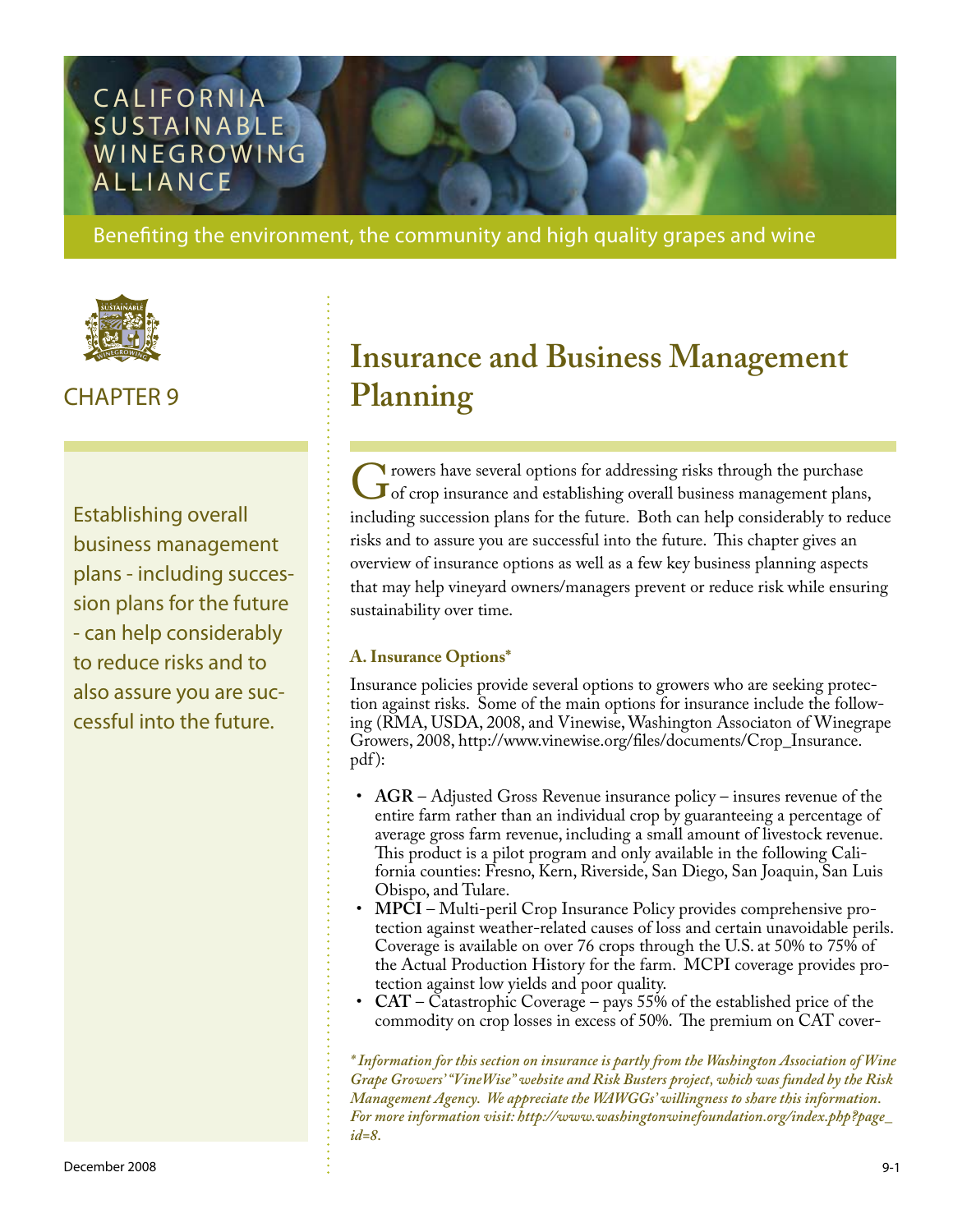Box 9.1

# Examples of Scenarios for Deciding Insurance Options\*:

**Loss Scenario #1** – When AGR may be the best answer:

- The grower has contracts with winery for substantially higher amount than the price election offered. Can the grower mitigate the risk of \$ loss with MPCI grape policy?
- Diversification/Multiple crops (some not insurable under MPCI) – Look at the bottom line for the farm/insuring income from non-insurable crops.

**Loss Scenario #2** – When AGR may not be the best answer:

- Single commodity grower – all income from grapes. AGR has higher deductible for single commodity grower.
- Entity life New entity does not have 5 years Schedule F equivalent.

**Loss Scenario #3** – When MPCI may be the best answer:

- Risk Averse How much financial risk can the grower take with his crop production?
- What are the chances that he will lose the vineyard/farm without protection?
- Minimal crop diversity. •

*\*Excerpts from Washington Wine Industry Foundation Risk Busters project*

age is paid by the Federal Government; however, producers must pay a \$300 administrative fee for each crop insured in each county. Limited-resource farmers may have this fee waived. CAT coverage is not available on all types of policies; contact a crop insurance agent for more information. See [http://www3.rma.usda.gov/tools/agents/companies/.](http://www3.rma.usda.gov/tools/agents/companies/)

The choice of an insurance policy depends on the objectives of the grower.

### **Possible Objectives of Purchasing Insurance:**

- What do I want my crop insurance to do in a bad year? For example: <sup>o</sup> Cover production costs
	- <sup>o</sup> Give security to make marketing decisions even with low/no crop to harvest
	- <sup>o</sup> Provide peace of mind
- What do I want my crop insurance to do in a good year? For example: <sup>o</sup> Guarantee loan collateral
	- <sup>o</sup> Provide security to make marketing decisions
	- Add confidence to my farming decisions º
	- <sup>o</sup> Increase my opportunity for profit

A grower should develop his/her own scenarios of situations that might happen in the future, as noted in the **Box 9.1**, and apply the proposed insurance package to the scenarios, to see if the outcome is adequate to meet needs.

The Supplemental Revenue Assistance Payments (SURE) Program was created in the 2008 Farm Bill. In order to qualify for any disaster payments, should such funds be authorized by Congress, producers need to have all crops insured under one of the crop insurance options available through RMA or have coverage under Farm Service Agency's Non-insured Assistance Program (NAP). (See: [http://www.fsa.usda.gov/FSA/newsReleases?area=newsroom&](http://www.fsa.usda.gov/FSA/newsReleases?area=newsroom&subject=landing&topic=pfs&newstype=prfactsheet&type=detail&item=pf_20080716_distr_en_buyin.html) [subject=landing&topic=pfs&newstype=prfactsheet&type=detail&item=pf\\_](http://www.fsa.usda.gov/FSA/newsReleases?area=newsroom&subject=landing&topic=pfs&newstype=prfactsheet&type=detail&item=pf_20080716_distr_en_buyin.html) [20080716\\_distr\\_en\\_buyin.html.](http://www.fsa.usda.gov/FSA/newsReleases?area=newsroom&subject=landing&topic=pfs&newstype=prfactsheet&type=detail&item=pf_20080716_distr_en_buyin.html))

For more information regarding crop insurance, or to find a crop insurance agent in your area, please visit the RMA website: www.rma.usda.gov.

### **B. Business Planning: Helping to Reduce Risk and Ensure Sustainability**

Business planning is an important part of owning and/or managing a vineyard operation. It is an on-going problem-solving process that can be used to identify challenges and opportunities. New and experienced business owners and managers, regardless of their history or current status, can benefit from business planning. Producers generally prepare business plans to: a) evaluate production alternatives; b) identify new market opportunities; and c) communicate their ideas to lenders, business partners, employees and family (SARE/ MISA, 2003). Business planning can also help ensure that potential risks are understood and practices are in place to reduce risks.

As agricultural entrepreneurs become more involved in "sustainable" farming, business planning is more important than ever. Producers considering innovative management practices use business plans to map-out strategies for taking advantage of new opportunities in the market, and to manage financial risk (SAN/MISA, 2003).

"Business planning is a critical component of any operation. Even though a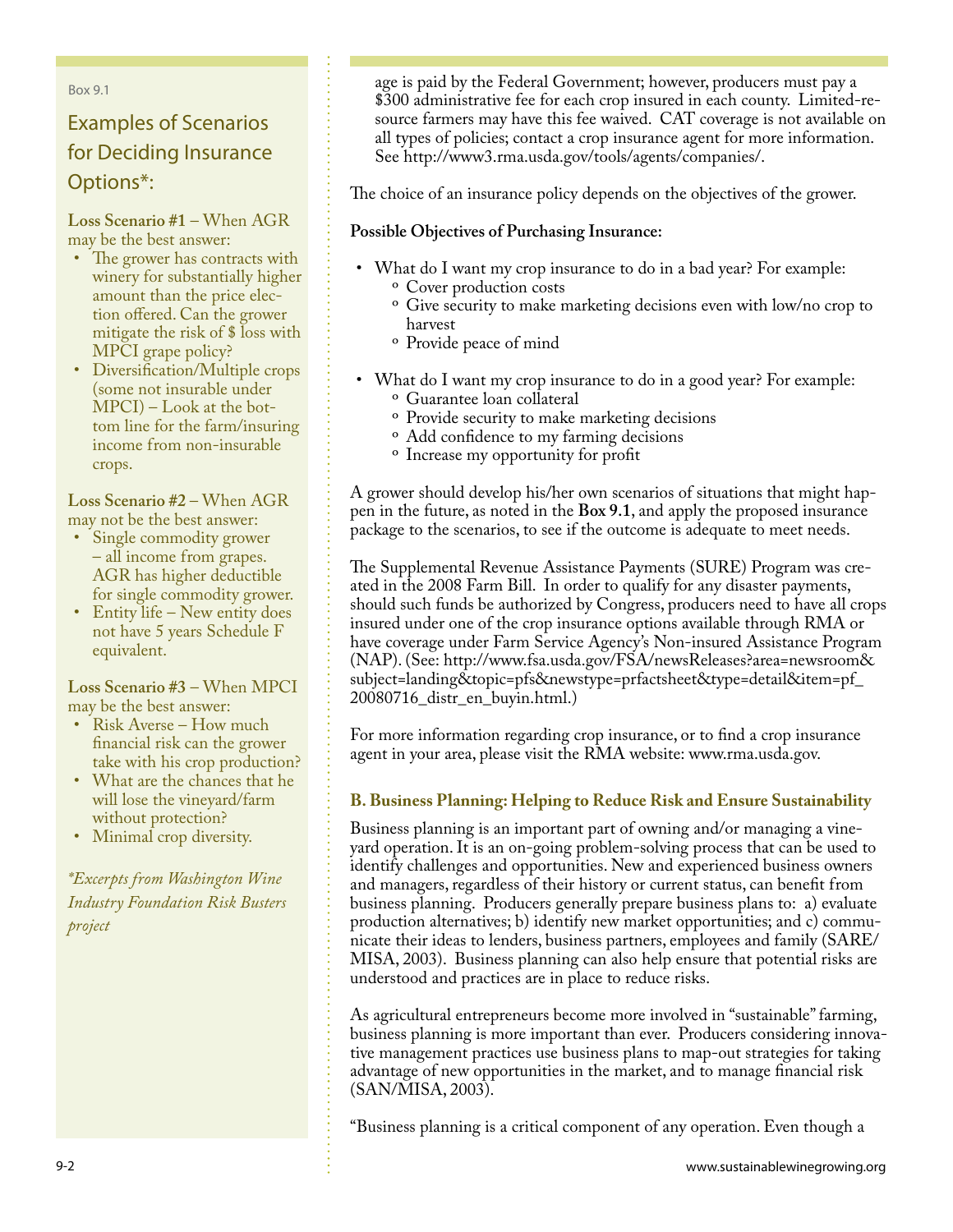'seat-of-the-pants' approach to farming might work, it takes too long to figure out if a decision is a poor one; you can waste years doing the wrong thing when you could have been doing the right thing," as stated by Greg Reynolds, Riverbend Farm Owner/operator (quoted in SAN/MISA, 2003).

Before starting to develop a business plan, it is helpful to determine what you want to accomplish from your planning process, and also who will be involved. Generally, business planning is done by a team of key people involved in any operation. A team approach can enrich the effort, and garner support for the plan. People involved in developing business plans often include family members, partners, employees (especially managers or directors), customers, board members, lenders, and/or other experts who may be viewed collectively as stakeholders.

The planning process for an agricultural operation can be categorized in five major tasks which are summarized below (SAN/MISA, 2003). All of these business planning tasks are also important for managing risk and ensuring sustainability in vineyard operations:

1. Identify values – What is important to you?

- What does it mean for you to be successful? º
- What community, financial, and environmental values are important º to you?
- 2. Review history and assess your current situation What do you have?
	- Market situation (your products, customers, unique features, pricing, º promotion, etc.); cycles and fluctuations in the wine and winegrape market which affect pricing and sales opportunities. (See **Figure 9.1**)
	- ° Operations situation (physical resources, production systems, management and information systems, etc.)
	- <sup>o</sup> Natural resources (your land/soil, water, air, energy sources, habitat, etc.)
	- <sup>o</sup> Human resources situation (current work force, skills, expected changes)
	- <sup>o</sup> Financial situation (financial needs, performance, and risks)
	- <sup>o</sup> Identify current Strengths, Weaknesses, Opportunities, and Threats (SWOT)



*Courtesy of Bonterra Vineyards.*

#### Box 9.1 Continued

# Examples of Scenarios for Deciding Insurance Options\* (Continued):

**Loss Scenario #4** – When MPCI may not be the best answer:

- The grower has contracts with winery for substantially higher amount than the price election offered. Can the grower mitigate the risk of \$ loss with MPCI grape policy?
- High diversity of crop income (some from non-insurable crops).

**Loss Scenario #5** – When CAT may be the best answer:

• When the grower absolutely cannot afford any insurance premium payment.

**Loss Scenario #6** – When CAT may not be the best answer:

• If a grower cannot accept 27.5 percent coverage for a total loss.

*\*Excerpts from Washington Wine Industry Foundation Risk Busters project*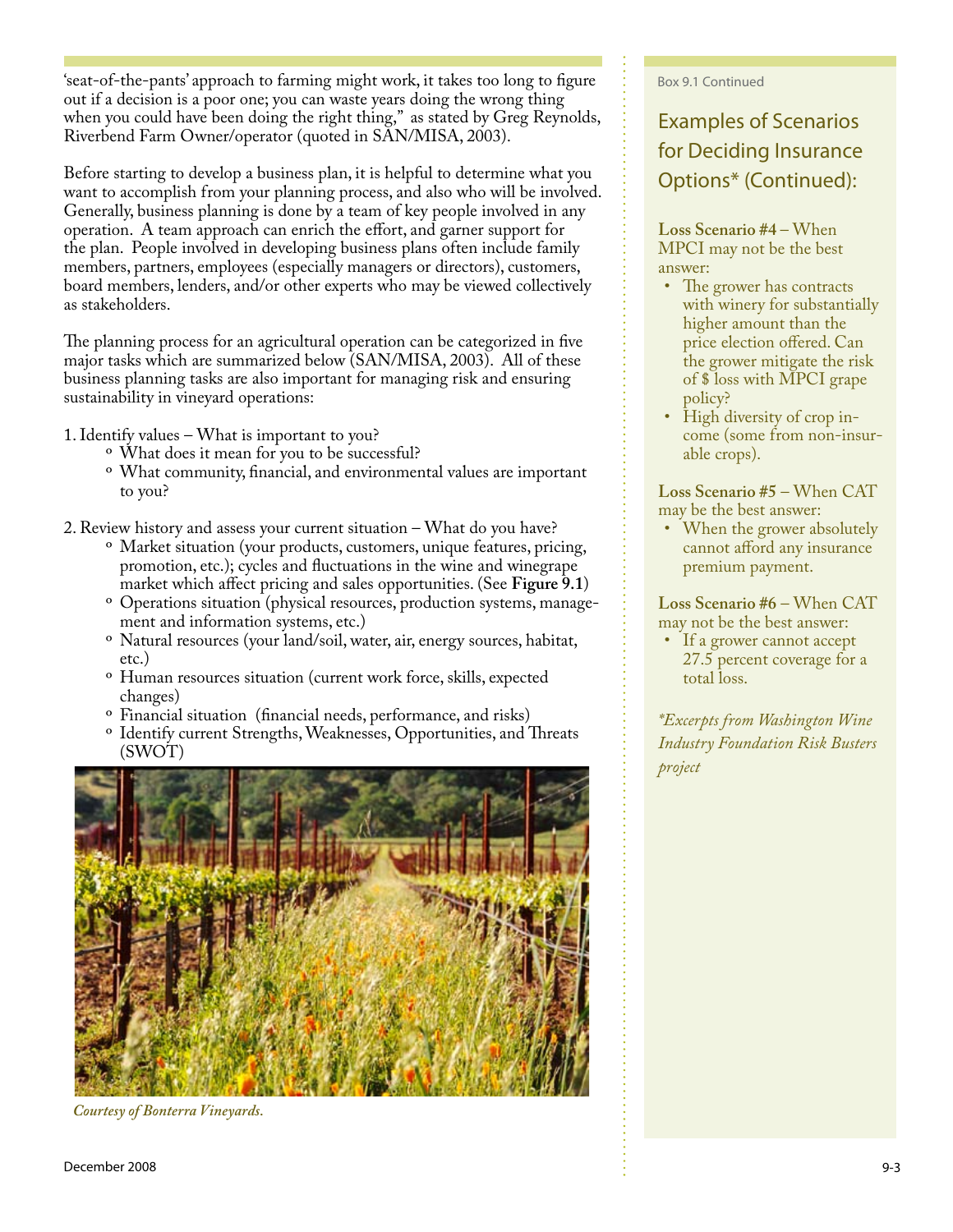#### Box 9.2

# Board of Directors and their Roles in Succession Planning

Professionals with experience in succession planning often advise creating a board of directors, or a formal advisory board for family businesses, which can help provide a forum for communication and strategic planning, and to help solve problems or build stability. The roles of boards vary in different businesses; there is not "one size fits all" for board responsibilities. A winery might choose to have a relatively informal board consisting of a few key advisors who address business issues, or on the other hand, can create a more formal traditional board with legal, advisory, and fiduciary responsibility. In succession planning processes, a board may be able to assist in successor selection, equity discussions among family members and generations, setting policies about family member compensation, performance reviews, and career development. The board may also help to select a bridge CEO in the event of the sudden incapacitation of a key family employee, dispute resolution, and guidance and support. It is also helpful to establish board oversight early in the succession planning process.

- 3. Identify your vision, and mission, and goals Where do you want to go? Develop a future vision, mission statement, and goals º
	- <sup>o</sup> Set and prioritize goals

4. Develop and communicate your strategic business plan – what routes will you take to reach your goals?

- Develop a marketing strategy: identify markets, products, competi-º tion, pricing, and promotion
- $\rm ^o$  Develop an operations strategy for production, management, regulations, natural resource management, resource needs, etc.
- Develop a human resources strategy (see Chapter 6) º
- $\rm ^o$  Develop a financial strategy, including financial risk management, organizational structure, means of achieving financial requirements, long term financial plans, contingency plans, etc.
- <sup>o</sup> Communicate the plan and strategies to others in your operation and to others who work closely with you (such as lenders)
- 5. Ensure effective implementation of the strategic plan and evaluation
	- <sup>o</sup> Develop steps for implementing the plan
	- <sup>o</sup> Establish monitoring methods and record keeping
	- <sup>o</sup> Review your plan annually and evaluate progress, strengths, weaknesses, risks, and opportunities, and adjust practices and plans as needed

This list of tasks provides only a general overview of business planning for a farming operation. Yet, carrying out these basic steps in business planning can contribute to a successful and sustainable business, and can also help manage and reduce risks in business. More detail and specific templates for business planning can be obtained from the resources listed at the end of the chapter.

### **C. Succession Planning\***

To avoid future financial risks to your winery or vineyard business and/or to your family, and to help ensure sustainability and success of your business over time, it is important to develop a clear plan for succession. Lack of succession

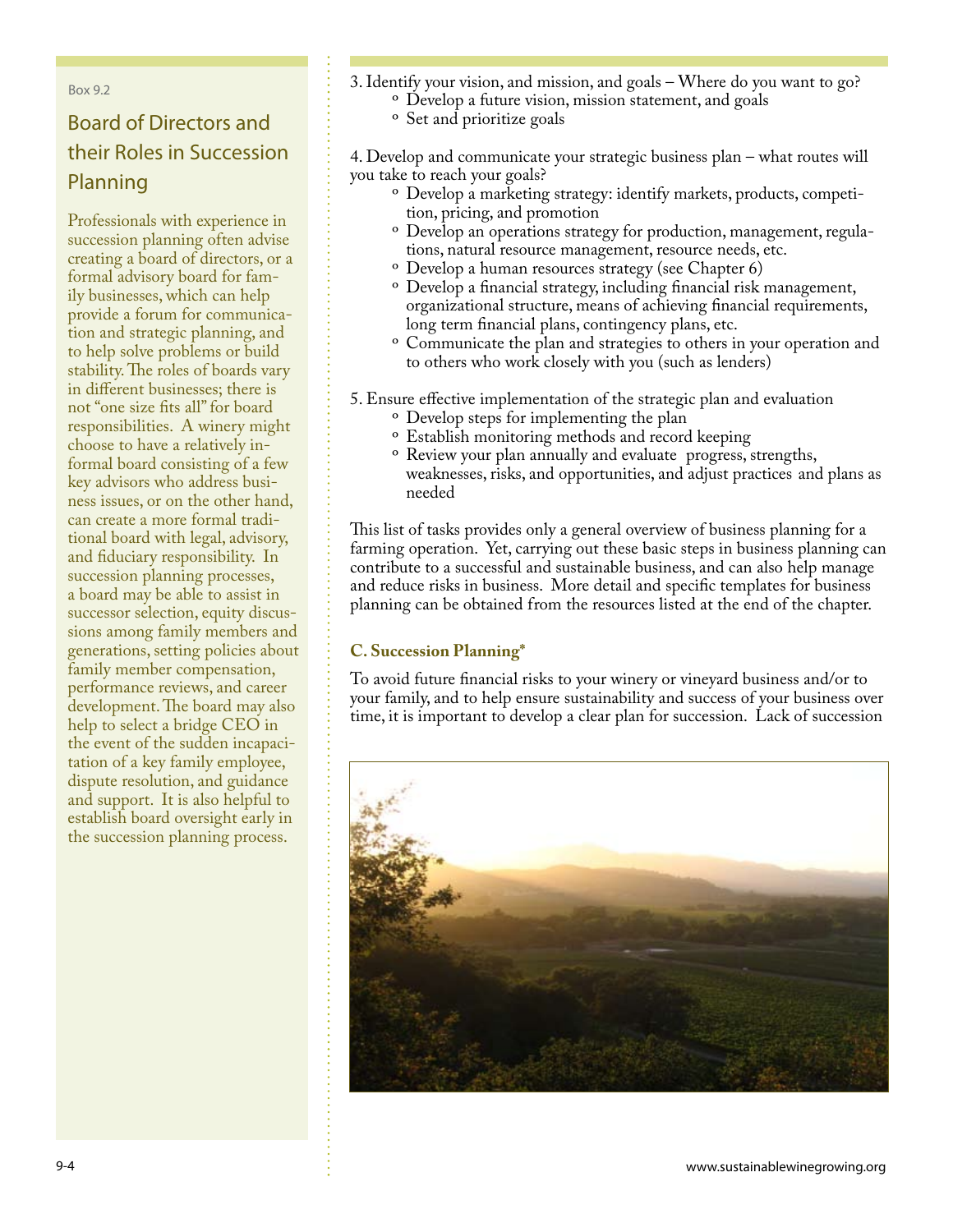planning can be a major problem – contributing to significant uncertainties, friction among family members, and/or financial losses for a business. Although many people avoid planning and instead adopt a "wait and see" attitude, this type of unplanned approach can lead to difficulties in any business. Succession plans have proven to be helpful to avoid such concerns - whether you intend to keep the business in the family, or sell it to a third party.

The development of an effective succession plan usually includes the following elements or steps:

- Agree on a formal or informal timeline for succession
- Establish a strategic plan that includes financial plans and guidelines for the transition
- Complete an exit strategy, including estate and tax planning; ensure suf-• ficient liquidity to pay taxes and other expenses
- Establish a board of directors, and successor(s), if appropriate, and identify their roles in the current business, and for the succession process (see Box 9.2) •
- Identify and/or hire advisors to help with the succession process (such as a CPA, attorney, M&A advisor, banker or family business advisor), if needed
- Develop family continuity plans, defining family business policies •
- Review, identify, and disclose clear roles and responsibilities in the succession plan, including roles of spouses and members of the family who are not involved in the business; and if needed, develop contracts that define those roles •

If you plan to sell your winery or vineyard, additional factors identified below need to be analyzed and planned carefully as part of your succession plan, to enable a successful sale with the highest possible return:

- Clean up financial records, such as separating family cash flow from busi-• ness cash flow
- Realign strategic and non-strategic assets (e.g. some business assets may be separated from the assets for sale; some may be set up to be kept in the family) •
- Solidify key relationships (e.g. grape contracts, distribution, consultants, management team)
- Clarify and plan banking arrangements (e.g. loan agreements, covenants, prepayment fees, due on sale clauses) •
- Plan tax arrangements (e.g. estate plan, deal structuring, positioning other owners' assets for the best after-tax return) •
- Plan licensing (e.g. Alcohol and Tobacco Tax and Trade Bureau (TTB), bounty, zoning ordinances, changes not grandfathered to the next owner) •
- Address problematic real estate issues (e.g. vineyards near the end of useful life, not planted to newer clones, inadequately positioned, etc.). •

 *\*Information in this section is summarized from "Ownership Transitions in the Wine Industry," Silicon Valley Bank, January 2008.*

Lack of succession planning can be a major problem - contributing to significant uncertainties, friction among family members, and/or financial losses for a business.